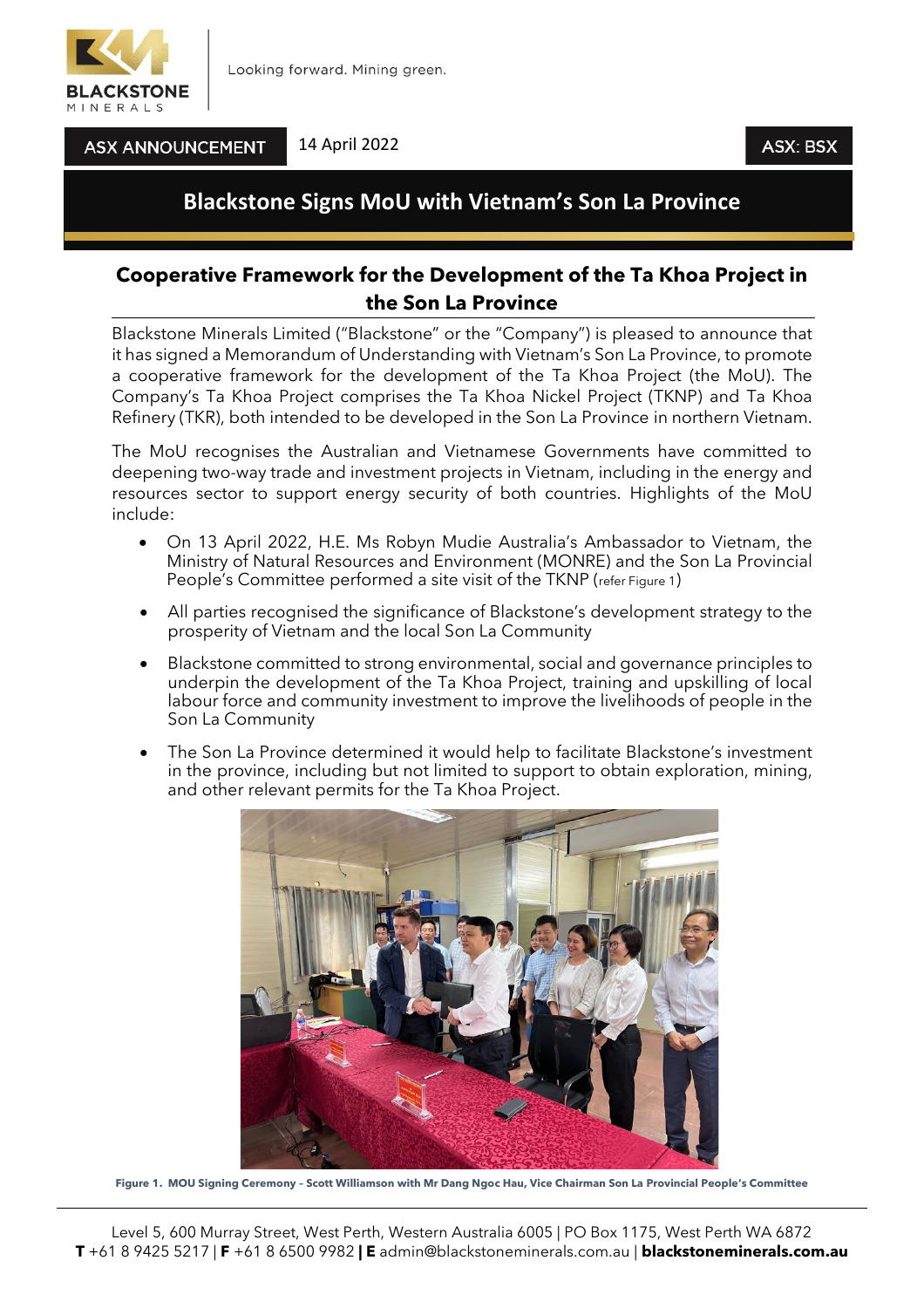Scott Williamson, Blackstone's Managing Director, said:

"*Blackstone's relationships with local stakeholders continues to grow from strength to strength. I was delighted to present, at our mine site in Son La, the global significance of the Ta Khoa Project. Blackstone's ambition is to work respectfully and collaboratively with the people of Vietnam to generate significant socio-economic benefits for the communities in which we operate. Vietnam, and the Son La Province, is blessed with mineral potential, excellent infrastructure, loyal people and has all the key ingredients to be at the forefront of the movement towards electrification of transportation."*

Authorised by the Managing Director on behalf of the Board.

For more information, please contact

**Scott Williamson Exercise Scott Williamson**<br>
Managing Director **Districts Anandary Manager Corporate De** +61 8 9425 5217 +61 8 9425 5217

Manager Corporate Development scott@blackstoneminerals.com.au dhanu@blackstoneminerals.com.au

## **About Blackstone**

Blackstone Minerals Ltd (ASX: BSX / OTCQX: BLSTF / FRA: B9S) is focused on building an integrated upstream and downstream battery metals processing business in Vietnam that produces NCM Precursor products for Asia's growing Lithium-ion battery industry.

The Company owns a 90% interest in the Ta Khoa Nickel Project (TKNP). The TKNP is located 160km west of Hanoi in the Son La Province of Vietnam (refer Figure 2) and includes an existing modern nickel mine built to Australian standards, which is currently being used to process nickel ore delivered by the underground bulk sample program. The Ban Phuc nickel mine successfully operated as a mechanised underground nickel mine from 2013 to 2016.

Blackstone's TKNP and Ta Khoa Refinery (TKR) are the two major cogs in Blackstone's vertically integrated development strategy (together - the Ta Khoa Project). The Company's development strategy is underpinned by Blackstone's ability to secure nickel concentrate and Ta Khoa is emerging as a nickel sulfide district of enviable scale with several exploration targets yet to be tested.

In February 2022, Blackstone completed a Pre-Feasibility Study for the TKNP, and presented this on an integrated basis with the proposed TKR development (refer ASX announcement 28 February 2022). The TKR is being designed to have a refining capacity of 400ktpa, with feedstock provided from a combination of concentrate from the TKNP and third-party feed sources (3PF). Pilot Plant testing and Definitive Feasibility Studies are underway and will continue to technically de-risk the Ta Khoa Project.

At both the mine (upstream) and refinery (downstream) level, Blackstone is focused on a partnership model and is collaborating with groups who are focused on sustainable mining, minimising carbon footprint and implementing a fully vertically integrated supply chain.